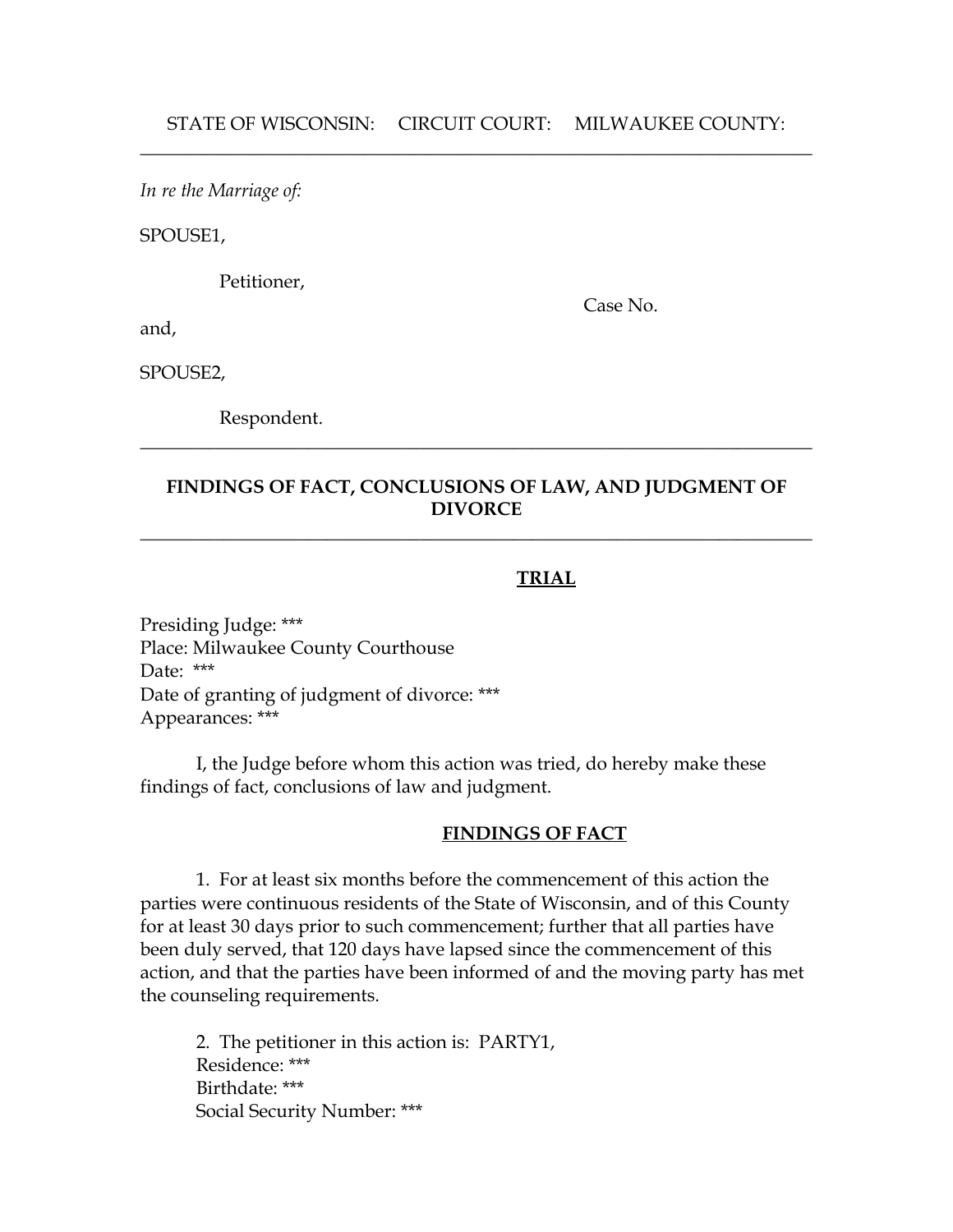Occupation: Estimator Income: Earnings/month: \*\*\*

3. The Respondent in this action is: PARTY2 Residence: \*\*\* Birthdate: \*\*\* Social Security Number: \*\*\* Occupation: Estimator Income: Earnings/month: \*\*\*

4. The parties were married on .

5. (a) The following minor children have been born to or adopted by the parties:

(b) The wife is not now pregnant.

6. (a) Neither party has begun any other action for divorce, legal separation, or annulment anywhere.

(b) Neither party has been previously divorced.

7. The parties jointly fit and proper persons to be given legal custody of the minor children. The best interests of the children are served by awarding

8. The assets of the parties, their interests therein, the values thereof, and their encumbrances and debts are found to be as set forth in the financial disclosure forms which were updated as required by statute on the record and marked as an exhibit at the time of trial and are on file herein.

## **CONCLUSIONS OF LAW AND JUDGMENT**

1. The jurisdictional requirements of Chapter 767 have been met, and the matter is properly before this court.

2. The marriage is irretrievably broken, and petitioner is entitled to a judgment of divorce from respondent effective \_\_\_\_\_\_\_\_[Date]. However, neither party will remarry for six months following that date.

3. Petitioner (Respondent) may resume the use of her former legal surname.

9. **Divorce.** The marriage between the petitioner, PARTY1, who resides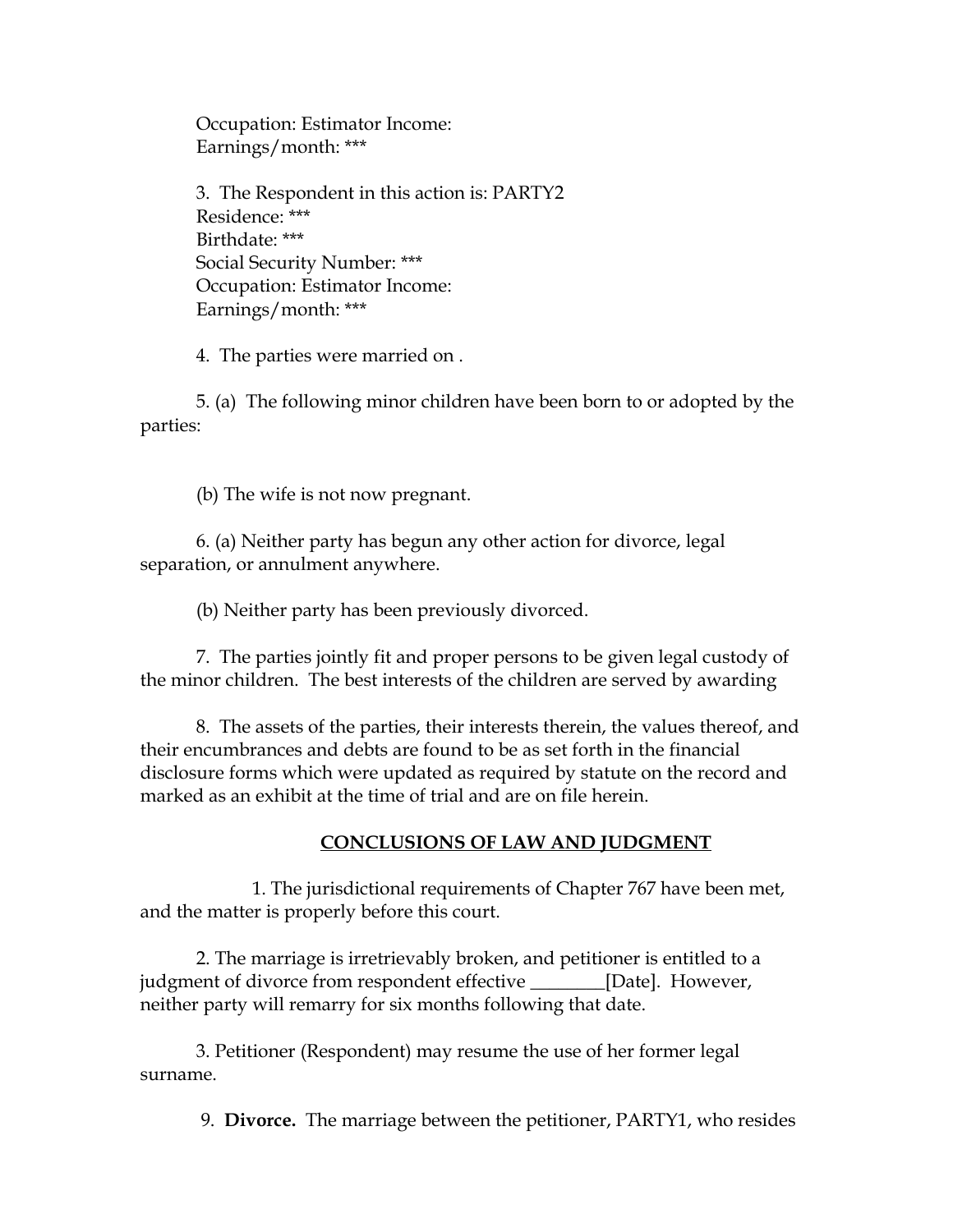at \*\*\* and who is by occupation \*\*\*, and the respondent, PARTY2, who resides at \*\*\*, and who is by occupation \*\*\* is dissolved, and the parties are divorced effective immediately on the 13th day of April, 1990, except as the parties are informed by the Court under sec.

#### **Sec. 765.03(2).**

 It is unlawful for any person who is or has been a party to an action for divorce in any court in this State, or elsewhere, to marry again until 6 months after judgment of divorce is granted, and the marriage of any such person solemnized before the expiration of 6 months from the date of the granting of judgment of divorce shall be void.

#### 10. **Custody and Physical Placement**.

11. **Change of Residence of Chilren**. Notice is hereby given of the provisions of sec. 767.327, Stats.:

### **767.327 Moving the child's residence within or outside the state.**

(1) Notice to other parent.

(a) If the court grants periods of physical placement to more than one parent, it shall order a parent with legal custody of and physical placement rights to a child to provide not less than 60 days written notice to the other parent, with a copy to the court, of his or her intent to:

1. Establish his or her legal residence with the child at any location outside the state.

2. Establish his or her legal residence with the child at any location within this state that is at a distance of 150 miles or more from the other parent.

3. Remove the child from this state for more than 90 consecutive days.

(b) The parent shall send the notice under par. (a) by certified mail. The notice shall state the parent's proposed action, including the specific date and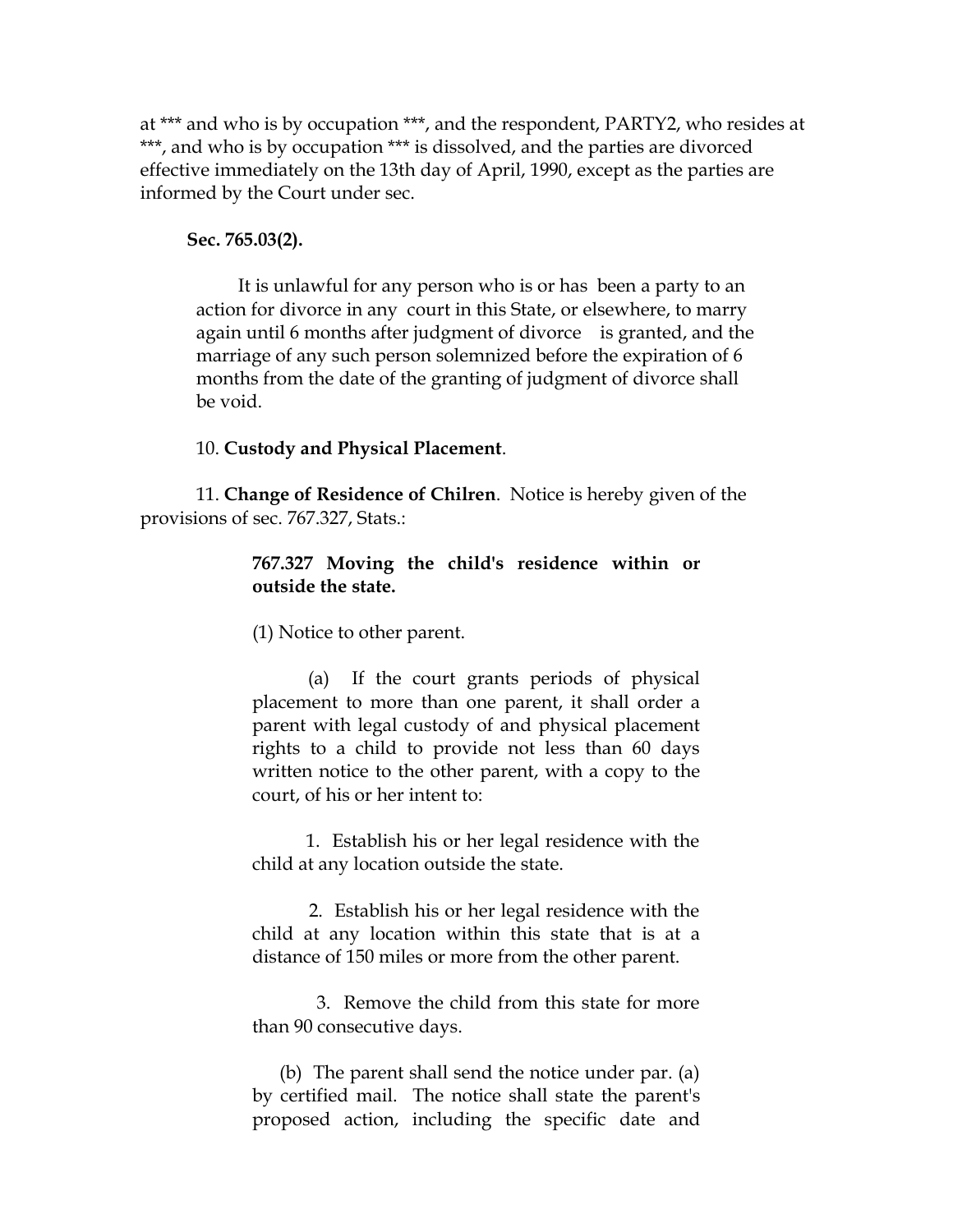location of the move or specific beginning and ending dates and location of the removal, and that the other parent may object within the time specified in sub. (2) (a).

(2) Objection; prohibition; mediation.

(a) Within 15 days after receiving the notice under sub. (1), the other parent may send to the parent proposing the move or removal, with a copy to the court, a written notice of objection to the proposed action.

(b) If the parent who is proposing the move or removal receives a notice of objection under par. (a) within 20 days after sending a notice under sub. (1) (a), the parent may not move with or remove the child pending resolution of the dispute, or final order of the court under sub. (3), unless the parent obtains a temporary order to do so under s. 767.23 (1) (bm).

(c) Upon receipt of a copy of a notice of objection under par. (a), the court or family court commissioner shall promptly refer the parents for mediation or other family court counseling services under s. 767.11 and may appoint a guardian ad litem. Unless the parents agree to extend the time period, if mediation or counseling services do not resolve the dispute within 30 days after referral, the matter shall proceed under subs.  $(3)$  to  $(5)$ .

(3) Standards for modification or prohibition if move or removal contested.

(a) 1. Except as provided under par. (b), if the parent proposing the move or removal has sole legal or joint legal custody of the child and the child resides with that parent for the greater period of time, the parent objecting to the move or removal may file a petition, motion or order to show cause for modification of the legal custody or physical placement order affecting the child. The court may modify the legal custody or physical placement order if, after considering the factors under sub. (5), the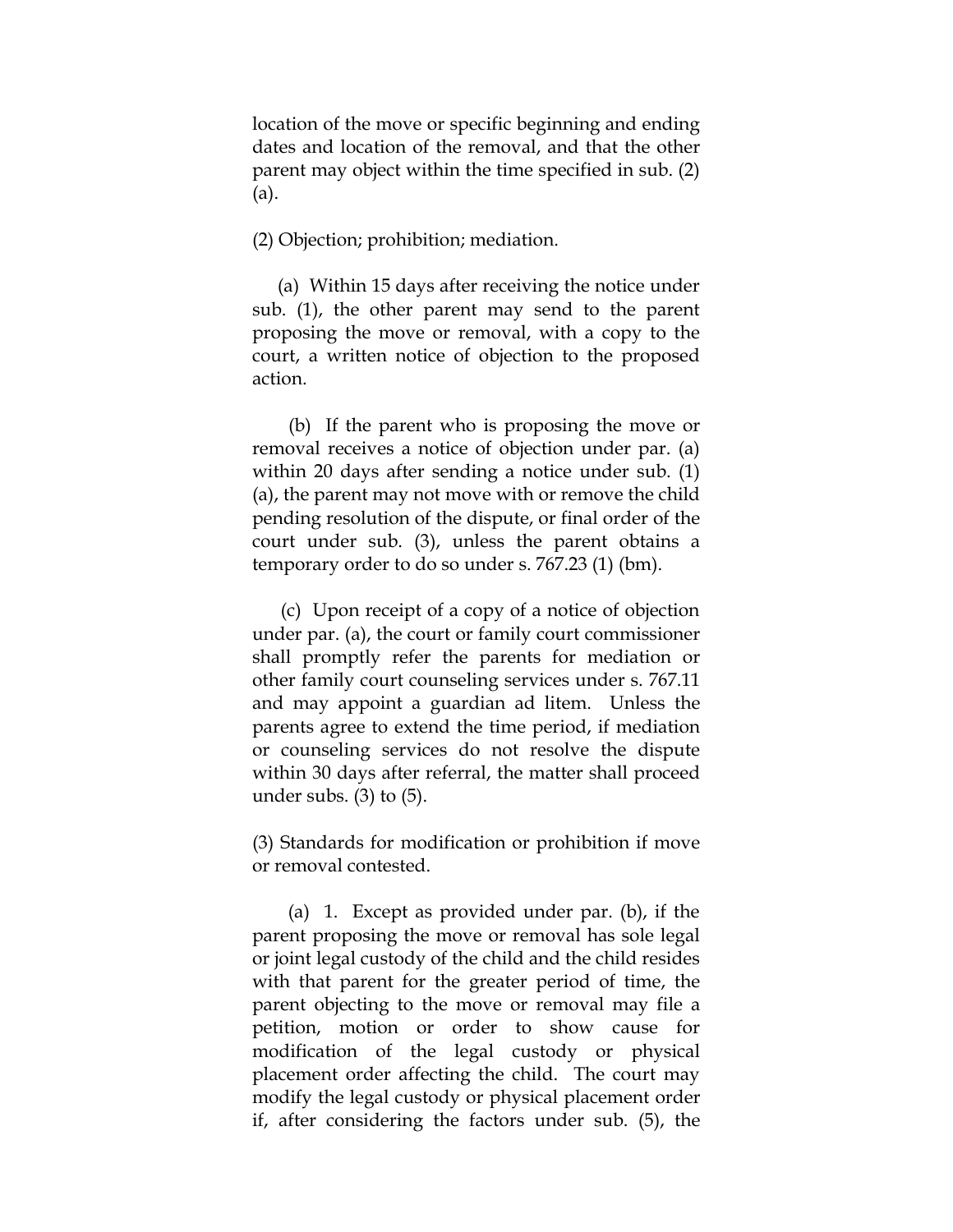court finds all of the following:

a. The modification is in the best interest of the child.

b. The move or removal will result in a substantial change of circumstances since the entry of the last order affecting legal custody or the last order substantially affecting physical placement.

2. With respect to subd. 1.:

a. There is a rebuttable presumption that continuing the current allocation of decision making under a legal custody order or continuing the child's physical placement with the parent with whom the child resides for the greater period of time is in the best interest of the child. This presumption may be overcome by a showing that the move or removal is unreasonable and not in the best interest of the child.

b. A change in the economic circumstances or marital status of either party is not sufficient to meet the standards for modification under that subdivision.

3. Under this paragraph, the burden of proof is on the parent objecting to the move or removal.

(b) 1. If the parents have joint legal custody and substantially equal periods of physical placement with the child, either parent may file a petition, motion or order to show cause for modification of the legal custody or physical placement order. The court may modify an order of legal custody or physical placement if, after considering the factors under sub. (5), the court finds all of the following:

a. Circumstances make it impractical for the parties to continue to have substantially equal periods of physical placement.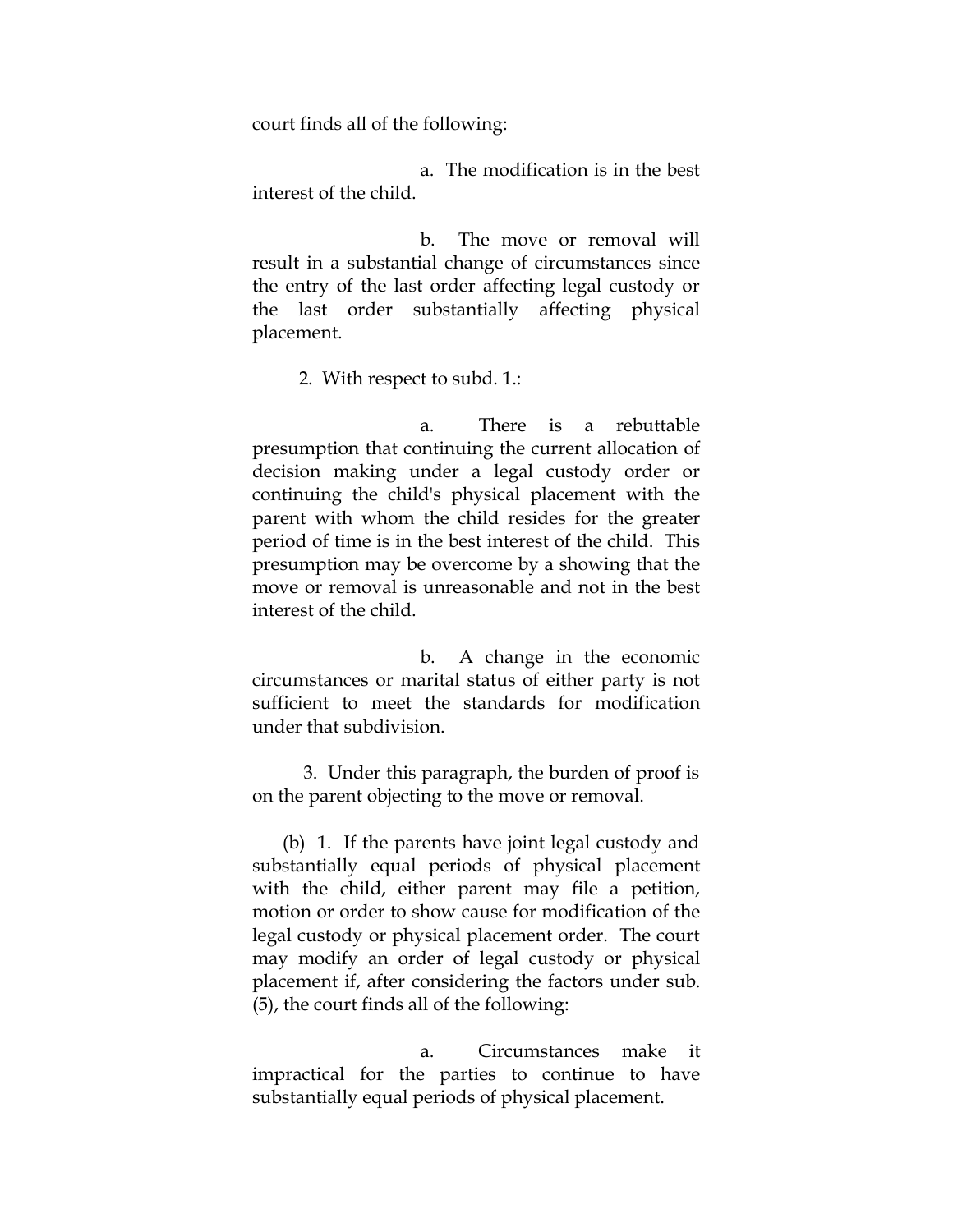b. The modification is in the best interest of the child.

2. Under this paragraph, the burden of proof is on the parent filing the petition, motion or order to show cause.

(c) 1. If the parent proposing the move or removal has sole legal or joint legal custody of the child and the child resides with that parent for the greater period of time or the parents have substantially equal periods of physical placement with the child, as an alternative to the petition, motion or order to show cause under par. (a) or (b), the parent objecting to the move or removal may file a petition, motion or order to show cause for an order prohibiting the move or removal. The court may prohibit the move or removal if, after considering the factors under sub. (5), the court finds that the prohibition is in the best interest of the child.

2. Under this paragraph, the burden of proof is on the parent objecting to the move or removal.

12. I**nterference With Custody and Parental Rights**. Whoever intentionally violates the following criminal statute may be punished by a fine of not more than \$10,000 or imprisoned not more than two years or both:

 **948.31 Interference with custody by parent or others**. (1) (a) In this subsection, "legal custodian of a child" means:

1. A parent or other person having legal custody of the child under an order or judgment in an action for divorce, legal separation, annulment, child custody, paternity, guardianship or habeas corpus.

2. The department of health and social services or any person, county department under s. 46.215, 46.22 or 46.23 or licensed child welfare agency, if custody of the child has been transferred under ch. 48 to that department, person or agency.

(b) Except as provided under ch. 48, whoever intentionally causes a child to leave, takes a child away or withholds a child for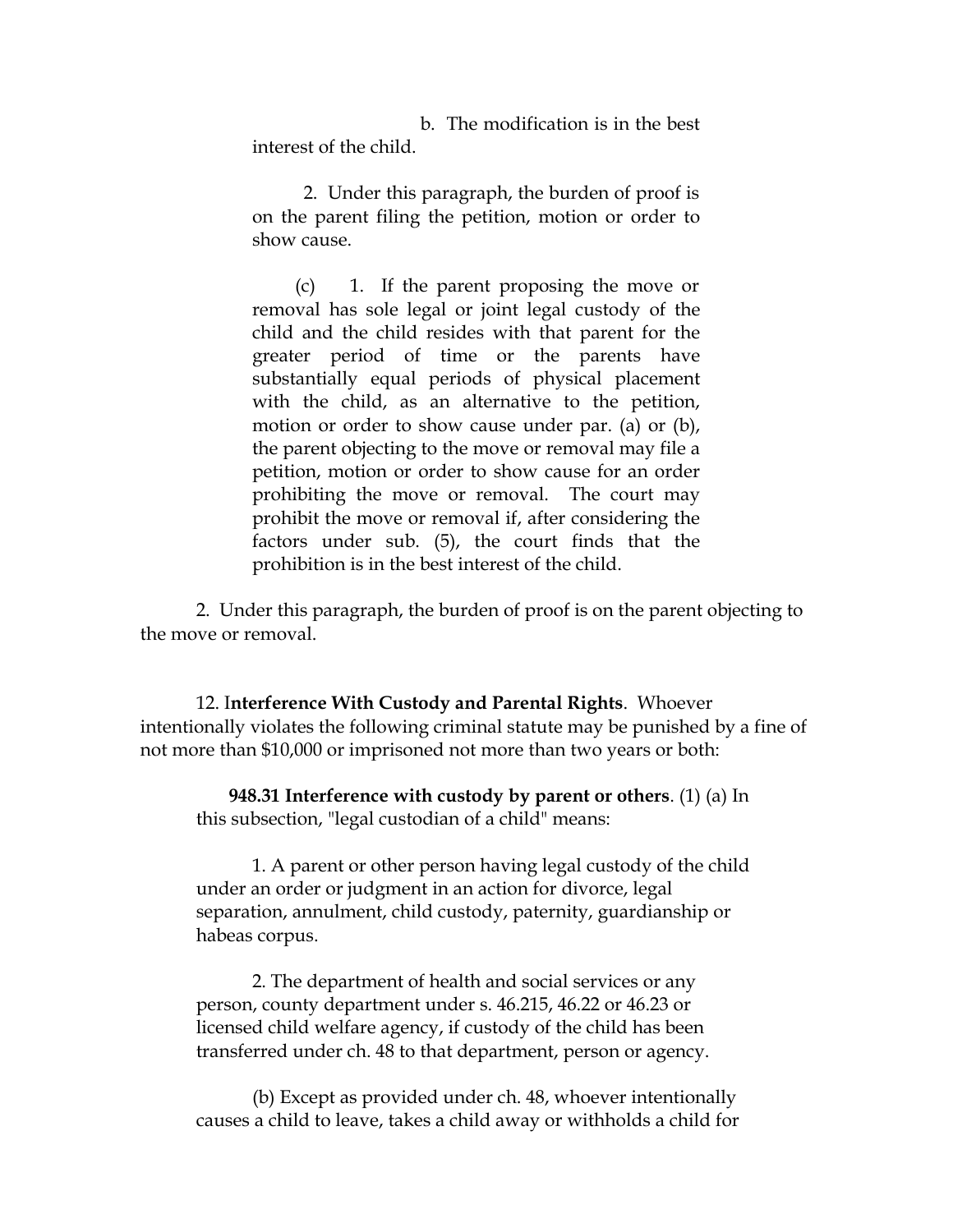more than 12 hours beyond the court-approved period of physical placement or visitation period from a legal custodian with intent to deprive the custodian of his or her custody rights without the consent of the custodian is guilty of a Class E felony. This paragraph is not applicable if the court has entered an order authorizing the person to so take or withhold the child. The fact that joint legal custody has been awarded to both parents by a court does not preclude a court from finding that one parent has committed a violation of this paragraph.

(2) Whoever causes a child to leave, takes a child away or withholds a child for more than 12 hours from the child's parents, or the child's mother in the case of a nonmarital child where parents do not subsequently intermarry under s. 767.60, without the consent of the parents or the mother, is guilty of a Class E felony. This subsection is not applicable if legal custody has been granted by court order to the person taking or withholding the child.

(3) Any parent, or any person acting pursuant to directions from the parent, who does any of the following is guilty of a Class E felony:

(a) Intentionally conceals a child from the child's other parent.

(b) After being served with process in an action affecting the family but prior to the issuance of a temporary or final order determining child custody rights, takes the child or causes the child to leave with intent to deprive the other parent of physical custody as defined in s. 822.02 (9).

(c) After issuance of a temporary or final order specifying joint legal custody rights and periods of physical placement, takes a child from or causes a child to leave the other parent in violation of the order or withholds a child for more than 12 hours beyond the court-approved period of physical placement or visitation period.

(4) (a) It is an affirmative defense to prosecution for violation of this section if the action:

1. Is taken by a parent or by a person authorized by a parent to protect his or her child from imminent physical harm or sexual assault;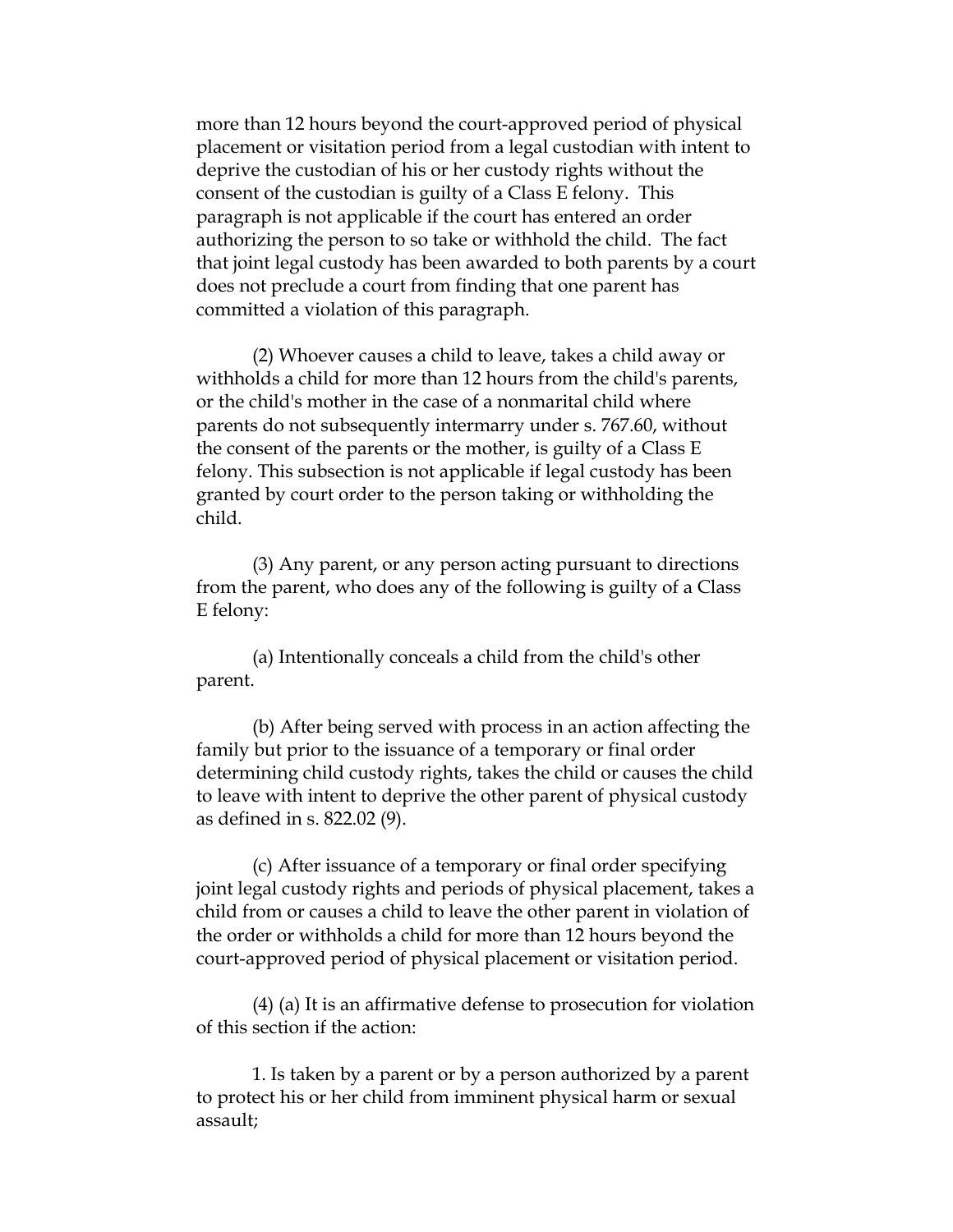2. Is taken by a parent fleeing from imminent physical harm to himself or herself;

3. Is consented to by the other parent or any other person or agency having legal custody of the child; or

4. Is otherwise authorized by law.

(b) A defendant who raises an affirmative defense has the burden of proving the defense by a preponderance of the evidence.

(5) The venue of an action under this section is prescribed in s. 971.19 (8).

(6) In addition to any other penalties provided for violation of this section, a court may order a violator to pay restitution, regardless of whether the violator is placed on probation under s. 973.09, to provide reimbursement for any reasonable expenses incurred by any person or any governmental entity in locating and returning the child. Any such amounts paid by the violator shall be paid to the person or governmental entity which incurred the expense on a prorated basis. Upon the application of any interested party, the court shall hold an evidentiary hearing to determine the amount of reasonable expenses.

#### 13. **Maintenance/ Support Payments**.

(a) Respondent shall pay to the petitioner as child support the sum of \$\*\* per month commencing \*\*\* and continuing montly thereafter until further order of the court.

(b) All child support payments shall be by income assignment. The Respondent's employer shall be ordered to withhold the above amount from money due on a monthly basis and sent to the Wisconsin Collections Trust Fund, Box 74200, Milwaukee, WI 53274-0200.

(c) Under 767.25(6), STATS., a party ordered to pay child support under this section shall pay simple interest at the rate of 1% per month on any amount in arrears that is equal to or greater than the amount of child support due in one month. If the party no longer has a current obligation to pay child support, interest at the rate of 1% per month shall accrue on the total amount of child support in arrears, if any. Interest under this subsection is in lieu of interest computed under s. 807.01 (4), 814.04 (4) or 815.05 (8) and is paid to the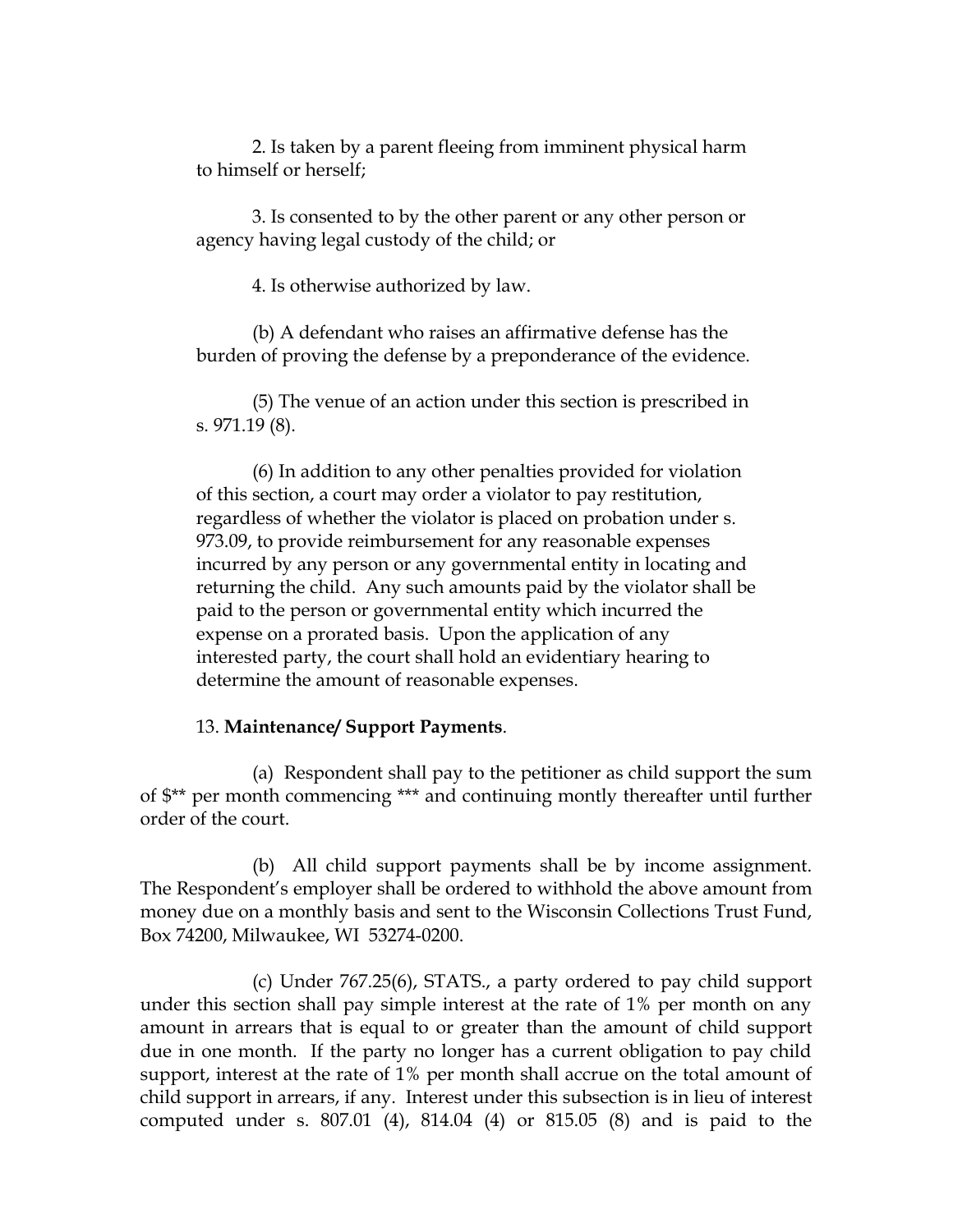department or its designee under s. 767.29. Except as provided in s. 767.29 (1m), the department or its designee, whichever is appropriate, shall apply all payments received for child support as follows:

(d) The Respondent shall pay to the Wisconsin Support Collections Fund an annual receiving and disbursing fee of \$25. Said annual fee is due with the first child support payment each year, payable to the clerk of court.

(e) So long as any support payment is due both parties shall notify the county child support agency under s. 59.53 (5) of any change of address within 10 business days of such change. Additionally, the payer shall notify the county child support agency under s. 59.53 (5) and the payee, within 10 business days, of any change of employer and of any substantial change in the amount of his or her income, including receipt of bonus compensation, such that his or her ability to pay child support, family support, or maintenance is affected. Notification of any substantial change in the amount of the payer's income will not result in a change of the order unless a revision of the order under s. 767.32 or an annual adjustment of the child or family support amount under s. 767.33 is sought.

(f) Each party shall provide to the county child support agency under s. 59.53 (5) his or her social security number, residential and mailing addresses, telephone number, operator's license number and the name, address and telephone number of his or her employer. A party shall advise the county child support agency under s. 59.53 (5) of any change in the information provided under this subsection within 10 business days after the change.

## **No payments are to be made directly between the parties!**

## 14. **Final Stipulation**.

The final stipulation of the parties, placed on the record during the trial of this matter, dated \*\*\* and incorporated by reference and is made part of the judgment of the court.

### 15. **Attorney Fees**.

"That all payments of attorneys' fees provided for herein shall be paid directly to the attorney or to the state or county providing services under sec. 46.25 or 49.19, Stats., who may enforce the order in its name."

### 16. **Guardian ad Litem Fees.**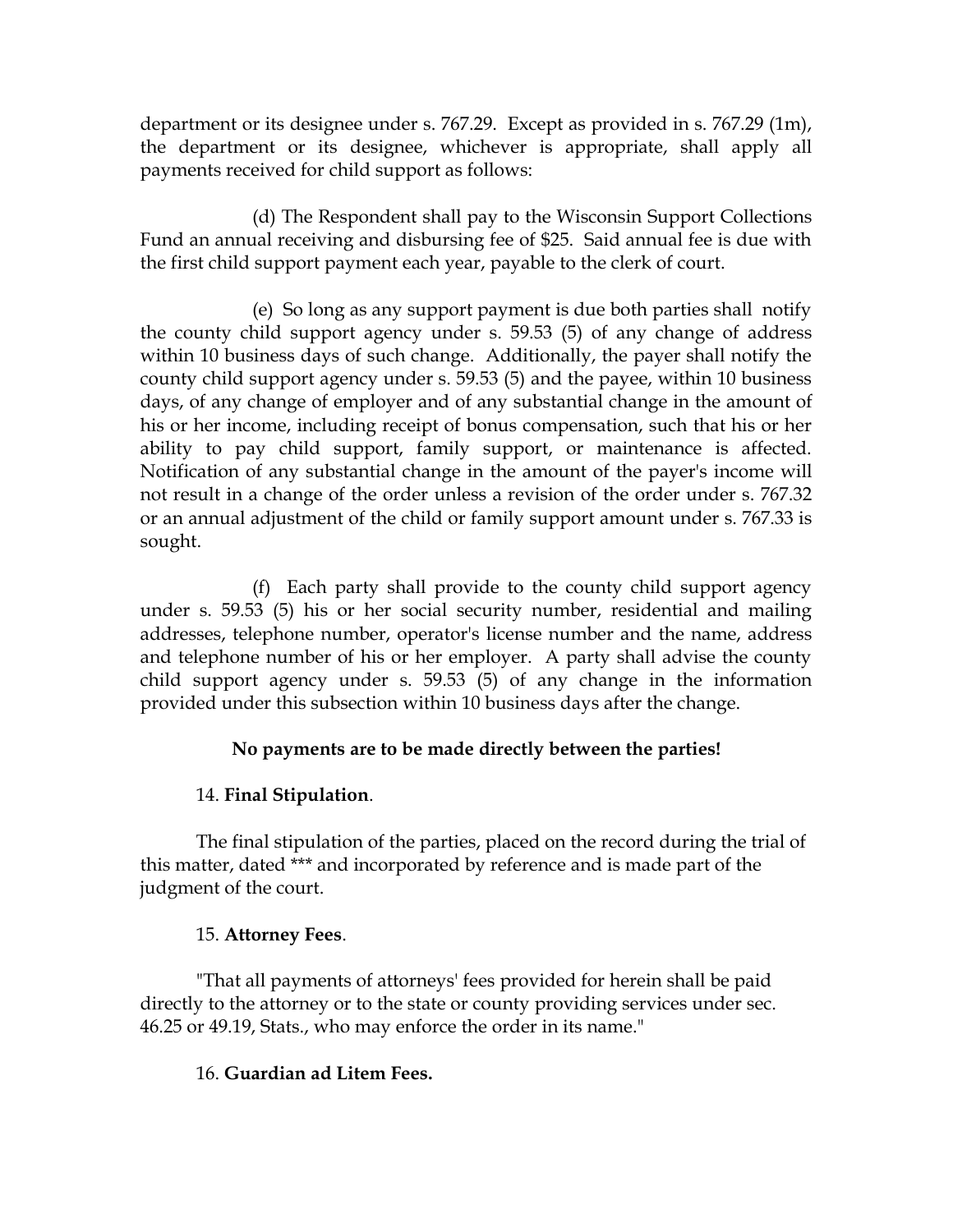#### 17. **Psychologists Fees.**

18. The parties are hereby enjoined from harrassing one another.

### 20. **Non-Compliance**.

Disobedience of the Court orders is punishable under Ch. 785 by commitment to the county jail or house of correction until such judgment is complied with and the costs and expenses of the pro ceedings are paid or until the party committed is otherwise discharged, according to law.

### 21. **Exchange of Financial Information.**

Each year before April 1 each party shall supply to the other in writing proof of the party's gross income for the preceeding year. This requirement is satisfied by supplying the opposing party with a copy of the income tax return which was filed by that party. The court informs the parties of the provisions of sec. 767.27(2m), STATS., which provides:

> (2m) In every action in which the court has ordered a party to pay child or family support under this chapter, including an action to revise a judgment or order under s. 767.32, the court shall require the parties annually to exchange financial information. A party who fails to furnish the information as required by the court under this subsection may be proceeded against for contempt of court under ch. 785. If the court finds that a party has failed to furnish the information required under this subsection, the court may award to the party bringing the action costs and, notwithstanding s. 814.04 (1), reasonable attorney fees.

# **JUDGMENT IS RENDERED AND THE CLERK IS ORDERED TO ENTER THE JUDGMENT.**

Dated at Milwaukee, Wisconsin, this \_\_\_\_\_\_ day of \_\_\_\_\_\_\_\_\_\_\_\_, 20\_\_.

BY THE COURT: